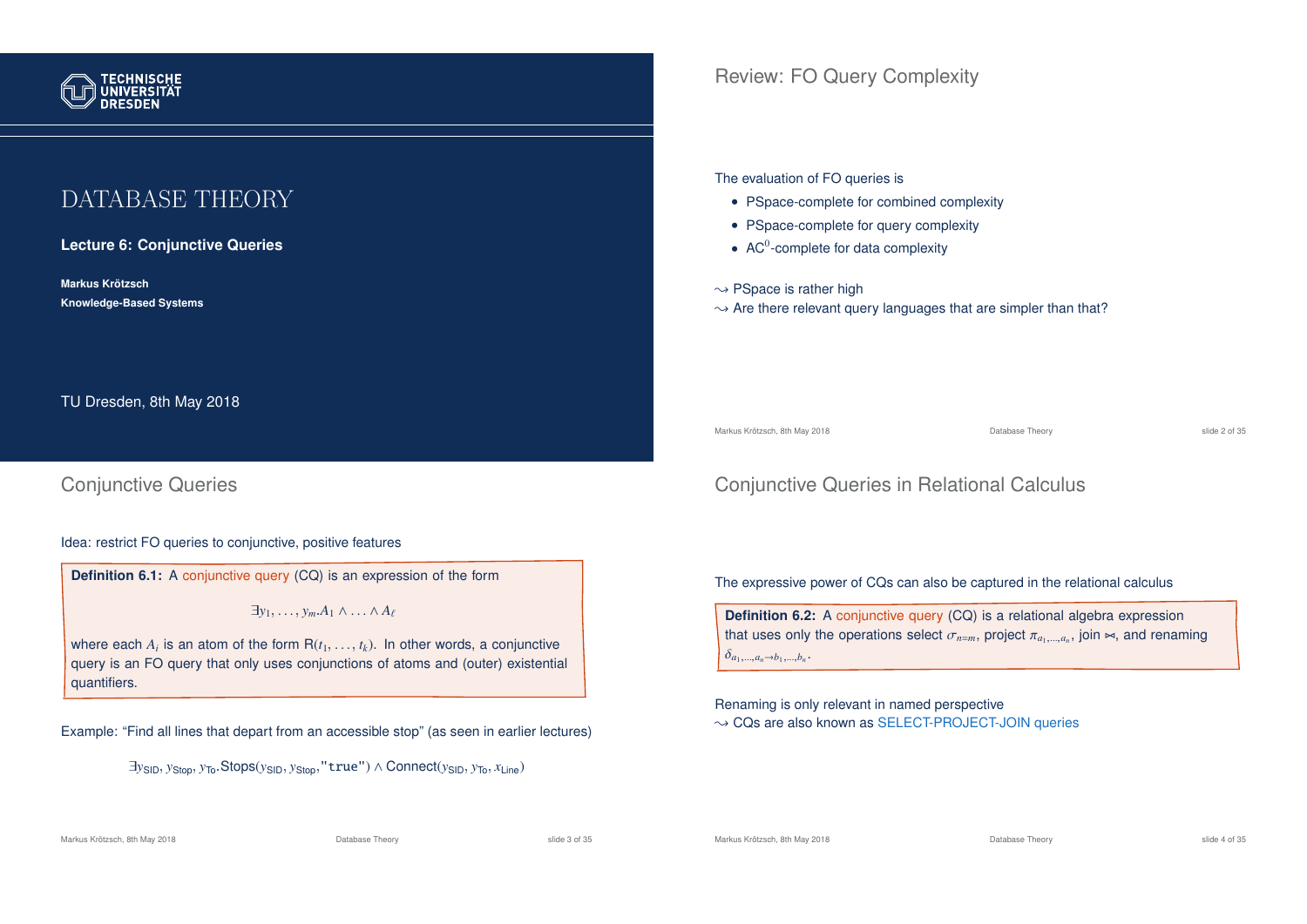## Extensions of Conjunctive Queries

## Two features are often added:

- Equality: CQs with equality can use atoms of the form  $t_1 \approx t_2$ (in relational calculus: table constants)
- Unions: unions of conjunctive queries are called UCQs (in this case the union is only allowed as outermost operator)

Both extensions truly increase expressive power (as shown in exercise)

Features omitted on purpose: negation and universal quantifiers  $\rightarrow$  the reason for this is query complexity (as we shall see)

Markus Krötzsch, 8th May 2018 Database Theory slide 5 of 35

```
How Hard is it to Answer CQs?
```
## If we know the variable mappings, it is easy to check:

- Checking if a single ground atom  $R(c_1, \ldots, c_k)$  holds can be done in linear time
- Checking if a conjunction of ground atoms holds can be done in quadratic time

## $\rightarrow$  A candidate BCQ match can be verified in P

(There are *n <sup>m</sup>* candidates: *n* size of domain; *m* number of query variables)

**Theorem 6.3:** BCQ query answering is in NP for combined complexity (and also for query complexity).

 $\rightarrow$  Better than PSpace (presumably)

# Boolean Conjunctive Queries

A Boolean conjunctive query (BCQ) asks for a mapping from query variables to domain elements such that all atoms are true

Example: "Is there an accessible stop where some line departs?"

<sup>∃</sup>*y*SID, *<sup>y</sup>*Stop, *<sup>y</sup>*To, *<sup>y</sup>*Line.Stops(*y*SID, *<sup>y</sup>*Stop,"true") <sup>∧</sup> Connect(*y*SID, *<sup>y</sup>*To, *<sup>y</sup>*Line)

| <b>SID</b> | <b>Stop</b>         | <b>Accessible</b> |
|------------|---------------------|-------------------|
| 17         | Hauptbahnhof        | true              |
| 42         | Helmholtzstr.       | true              |
| 57         | Stadtgutstr.        | true              |
| 123        | Gustav-Freytag-Str. | false             |
|            | .                   | .                 |

| From | To  | Line |
|------|-----|------|
| 57   | 42  | 85   |
| 17   | 789 | 3    |
|      |     |      |

```
Markus Krötzsch, 8th May 2018 Database Theory slide 6 of 35
```
# Can we do any better?

Not really. To see this, let's look at some other problems.

Consider two relational structures  $I$  and  $J$ (= database instances, interpretations, hypergraphs)

**Definition 6.4:** A homomorphism *h* from *I* to *J* is a function  $h : \Delta^1 \to \Delta^1$  such that, for all relation names *R*:

if 
$$
\langle d_1, \ldots, d_n \rangle \in R^T
$$
 then  $\langle h(d_1), \ldots, h(d_n) \rangle \in R^T$ .

The homomorphism problem is the question if there is a homomorphism from  $I$  to  $\mathcal{J}$ .

Markus Krötzsch, 8th May 2018 Database Theory slide 7 of 35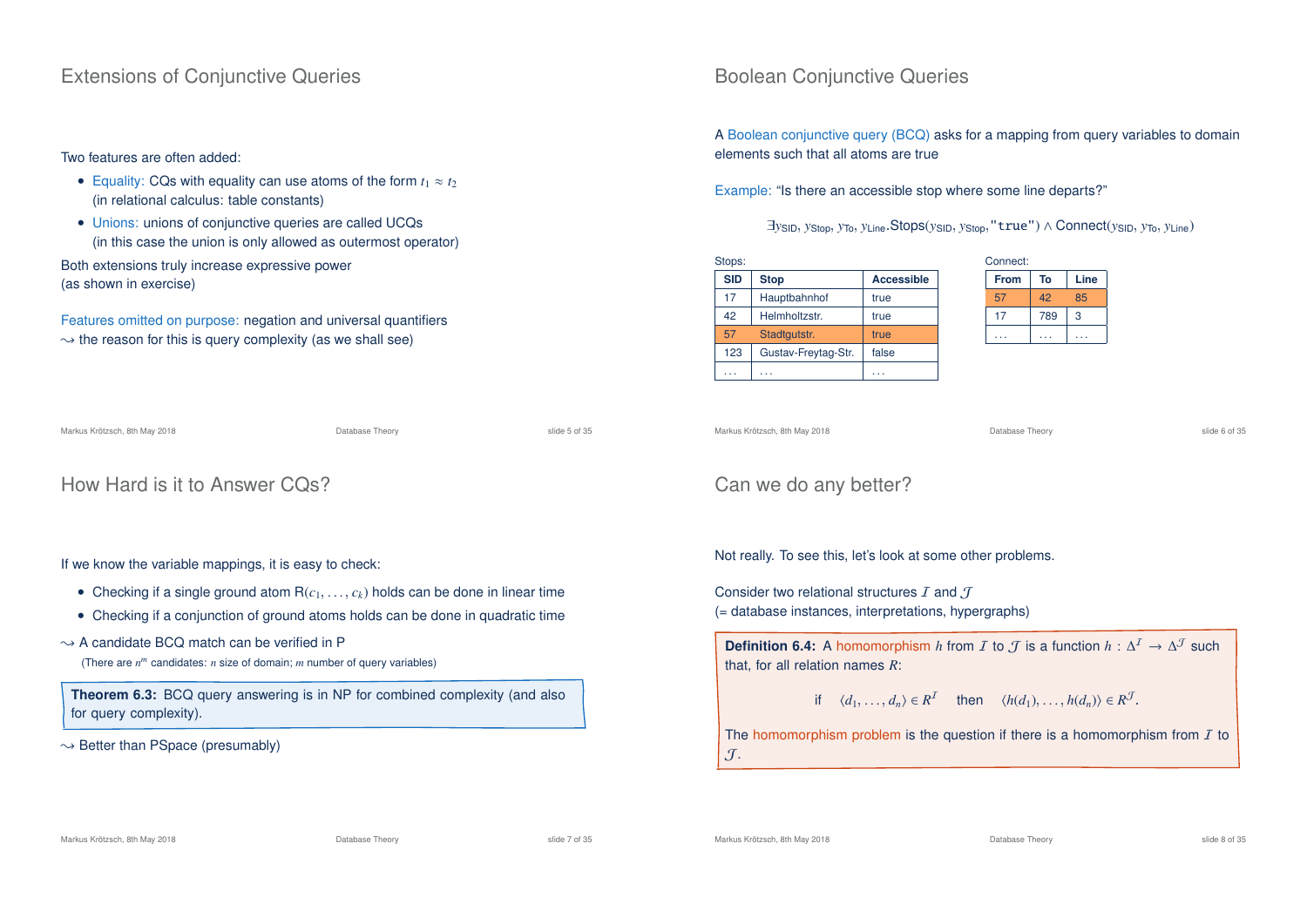# Example: Three-colouring as Homomorphism



3-colouring is NP-hard  $\rightarrow$  the homomorphism problem is NP-hard

Markus Krötzsch, 8th May 2018 Database Theory slide 9 of 35

# Complexity of Conjunctive Query Answering

## We showed that BCQ answering is in NP and that the homomorphism problem is NP-hard, therefore:

#### **Theorem 6.5:** BCQ answering is

- NP-complete for combined complexity
- NP-complete for query complexity
- in AC $^0$  for data complexity (inherited from FO queries)

# BCQ Answering as Homomorphism Problem

## The homomorphism problem can be reduced to BCQ answering:

- A relational structure  $I$  gives rise to a CQ  $O_I$ : replace domain elements by variables (one-to-one); add one query atom per relational tuple; existentially quantify all variables
- *I* has a homomorphism to  $\mathcal{T}$  if and only if  $\mathcal{T} \models \mathcal{O}_\mathcal{T}$

BCQ answering can be reduced to the homomorphism problem:

- Clear for BCQs that don't contain constants
- Eliminate query constants *a*: create new relation  $R_a = \{ \langle a \rangle \}$ ; replace *a* by a fresh variable *x* and add a query atom  $R_a(x)$
- $\rightarrow$  both problems are equivalent

Markus Krötzsch, 8th May 2018 Database Theory slide 10 of 35

# Constraint Satisfaction Problems

## Another important problem equivalent to BCQ answering

**Definition 6.6:** A constraint satisfaction problem (CSP) over a domain ∆ is given by a set of variables  $\{x_1, \ldots, x_n\}$  and a set of constraints  $\{C_1, \ldots, C_m\}$ , where each constraint  $C_i$  has the form  $\langle X_i, R_i \rangle$  with

- $X_i$  a list of variables from  $\{x_1, \ldots, x_n\}$ ,
- $R_i$  a  $|X_i|$ -ary relation over  $\Delta$ .

A solution to the CSP is an assignment of variables to values from ∆ such that all constraints are satisfied (=all tuples occur in the respective relations).

 $\rightarrow$  alternative notation for BCQ answering/homomorphism problem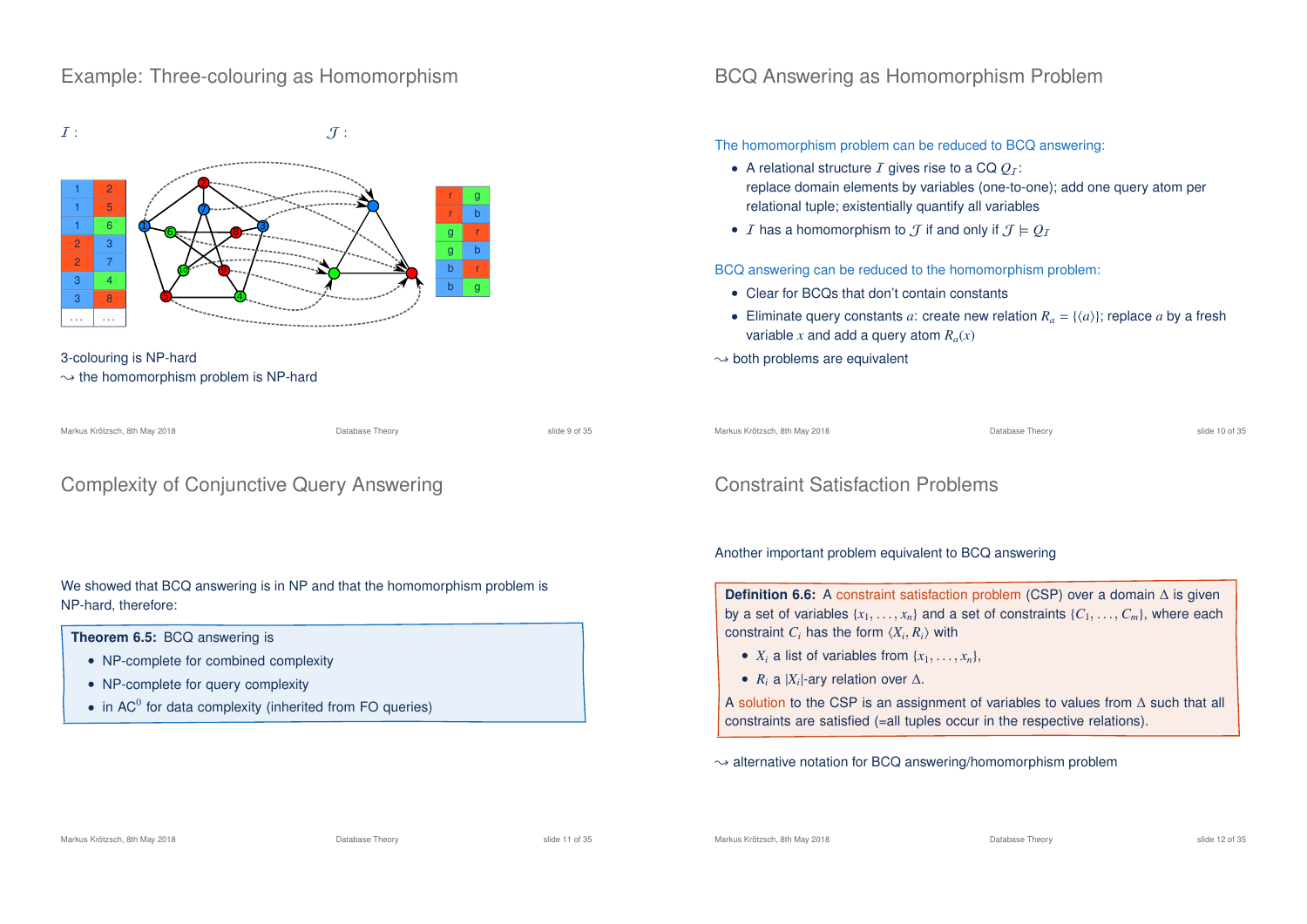# CSP Example

## A combinatorial crossword puzzle:

Domain:  $\Delta = \{A, \ldots, Z\}$ Variables:  $x_1, \ldots, x_{26}$ 

## Constraints:

| $x_1$    | $x_2$    | $x_3$    | $x_4$    | $x_5$    |                | $x_6$    |
|----------|----------|----------|----------|----------|----------------|----------|
| $x_7$    |          |          |          | $x_8$    | x <sub>9</sub> | $x_{10}$ |
| $x_{11}$ | $x_{12}$ | $x_{13}$ |          | $x_{14}$ |                | $x_{15}$ |
| $x_{16}$ |          | $x_{17}$ |          | $x_{18}$ |                | $x_{19}$ |
| $x_{20}$ | $x_{21}$ | $x_{22}$ | $x_{23}$ | $x_{24}$ | $x_{25}$       | $x_{26}$ |

| 1 vertically: |         |         |               |   |   |   |   |         | 1 horizontally: |
|---------------|---------|---------|---------------|---|---|---|---|---------|-----------------|
| н             | E       | A       | R             | т | н | A | P | P       |                 |
| н             | $\circ$ | N       | E             | Y | ı | N | F | E       | R               |
| Ī             | R       | $\circ$ | N             | Y | L | A | B | $\circ$ | R               |
| г             | $\circ$ | G       |               | Ċ | L | A | т | E       | R               |
|               |         |         |               |   |   |   |   |         |                 |
|               |         |         | 5 vertically: |   |   |   |   |         |                 |
| R             | А       | D       |               | Ō |   |   |   |         |                 |
| R             | E       | T       | R             | Ō |   |   |   |         |                 |
| Y             | A       | Ċ       | н             | т |   |   |   |         |                 |

Equivalent Problems

Summing up, the following problems are equivalent:

- Answering a conjunctive query over a database instance
- Finding a homomorphism from a relational structure to another
- Solving a constraint satisfaction problem

Each of these problems is NP-complete

Markus Krötzsch, 8th May 2018 Database Theory slide 13 of 35

Markus Krötzsch, 8th May 2018 Database Theory slide 14 of 35

# How to reduce complexities?

NP-complete query complexity is still intractable

## Can we do better?

## **Idea:**

- We have encoded 3-colourability to show NP-hardness
- Can we avoid hardness by restricting to certain cases?

Tractable CQ Answering

Markus Krötzsch, 8th May 2018 Database Theory slide 15 of 35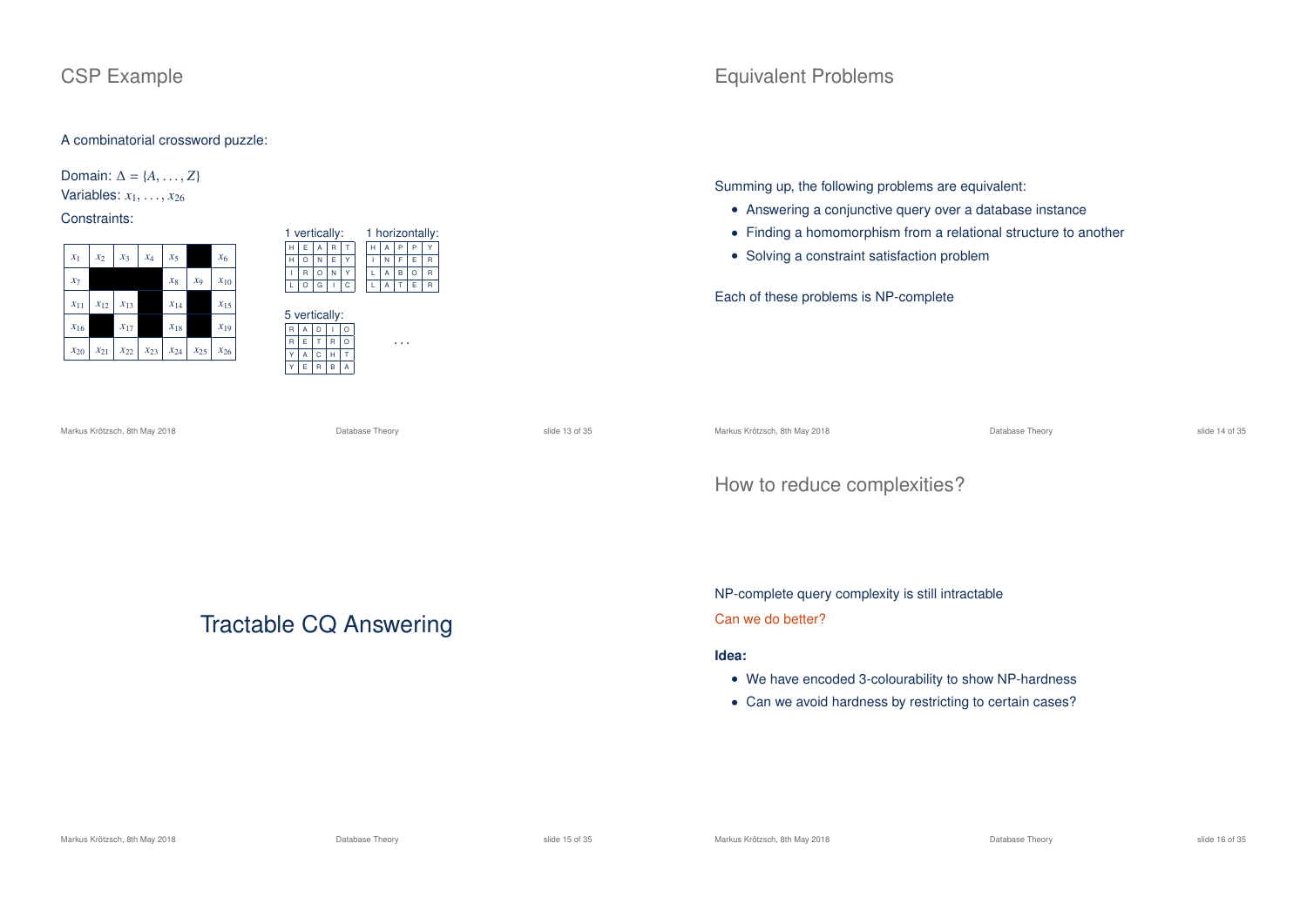# Excursion: CSP Complexity

The problem of 3-colourability was captured by the target structure of the homomorphism:



This part of the problem is called the template in CSP.

Another template:



 $\rightarrow$  2-colourability, a well-known problem in P

Markus Krötzsch, 8th May 2018 Database Theory slide 17 of 35

# The End of the Feder–Vardi Conjecture

## In 2017, the Feder–Vardi Conjecture has been proven independently by two authors:

- Andrei A. Bulatov: **A Dichotomy Theorem for Nonuniform CSPs** (FOCS 2017)
- Dmitriy Zhuk: **A Proof of CSP Dichotomy Conjecture** (FOCS 2017)

#### A third attempt by Tomás Feder, Jeff Kinne, and Arash Rafiey did not (so far) work out

These and further results have also significantly improved our understanding of tractable templates. For more information, look out for lectures by Manuel Bodirsky (TU Dresden)

Can we exploit this for better BCQ answering complexities?

## Not really:

- The template corresponds to the database in CQ answering
- We do not want to answer many queries over fixed databases
- Assuming that only families of "easy" databases are considered is not realistic

# Excursion: CSP Complexity (2)

Can we study CSP complexity based on a given template?

Yes, for a fixed template, there are still infinitely many instances, and we can ask for the complexity of the resulting language.

In 1993, Feder and Vardi famously conjecture the following

**Feder–Vardi Conjecture (simplified):** For any fixed template, the CSP-problem is either NP-complete or contained in P.

## **What's the big deal?**

- According to Ladner's Theorem, if  $P \neq NP$ , then there are problems that are neither in P nor hard for NP- so-called NP-intermediate problems<sup>1</sup>
- According to Feder/Vardi, such problems do not exist in CSPs (which might contribute to explaining why they seem to be relatively rare)

<sup>1</sup> For more details, see our lecture Complexity Theory

Markus Krötzsch, 8th May 2018 Database Theory slide 18 of 35

# Towards Better Complexities

## **Idea 2:**

- Searching a match may require backtracking, eventually exploring all options
- Can we constrain the query to avoid this?



Intuition: life would be easier if we would not have to go back so much ...

 $\rightarrow$  the problem is with the cycles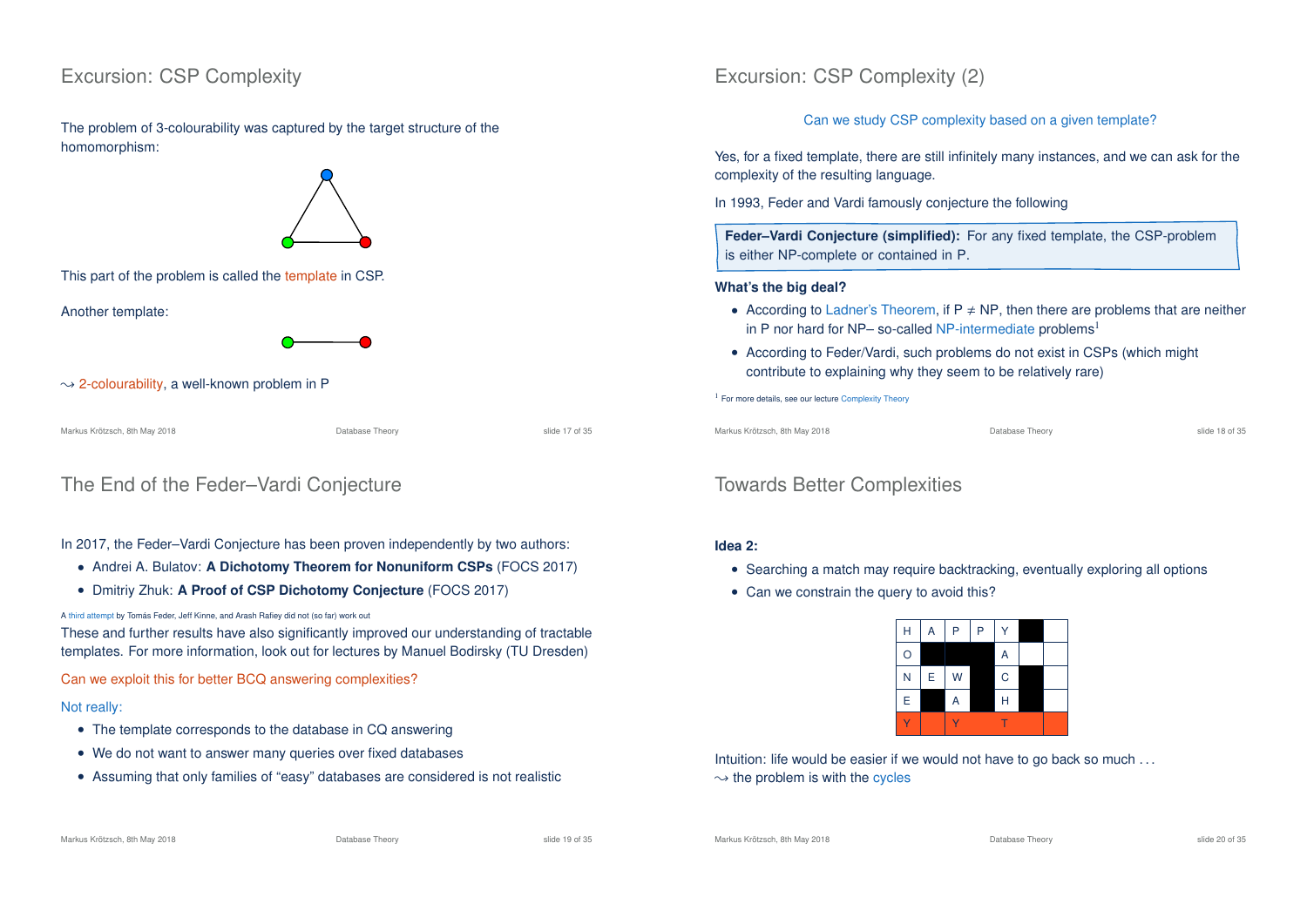# Example: Cyclic CQs

"Is there a child whose parents are married with each other?"





 $\rightsquigarrow$  cyclic query





View hypergraphs as graphs to check acyclicity?

- Primal graph: same vertices: edges between each pair of vertices that occur together in a hyperedge
- Incidence graph: vertices and hyperedges as vertices, with edges to mark incidence (bipartite graph)

However: both graphs have cycles in almost all cases

Markus Krötzsch, 8th May 2018 Database Theory slide 23 of 35

# Example: Acyclic CQs

"Is there a child whose parents are married with someone?"

 $\exists y_c, y_m, y_f, y_{mm}, y_{mf}$ .mother $(y_c, y_m)$   $\wedge$  father $(y_c, y_f)$   $\wedge$  married $(y_m, y_{mm})$   $\wedge$  married $(y_{mf}, y_f)$ 



 $\rightarrow$  acyclic query

Markus Krötzsch, 8th May 2018 Database Theory slide 22 of 35

# Acyclic Hypergraphs

GYO-reduction algorithm to check acyclicity: (after Graham [1979] and Yu & Özsoyoğlu [1979])

Input: hypergraph  $H = \langle V, E \rangle$  (we don't need relation labels here) Output: GYO-reduct of *H*

Apply the following simplification rules as long as possible:

- (1) Delete all vertices that occur in at most one hyperedge
- (2) Delete all hyperedges that are empty or that are contained in other hyperedges

**Definition 6.7:** A hypergraph is acyclic if its GYO-reduct is  $(0, 0)$ . A CQ is acyclic if its associated hypergraph is.

Markus Krötzsch, 8th May 2018 Database Theory slide 24 of 35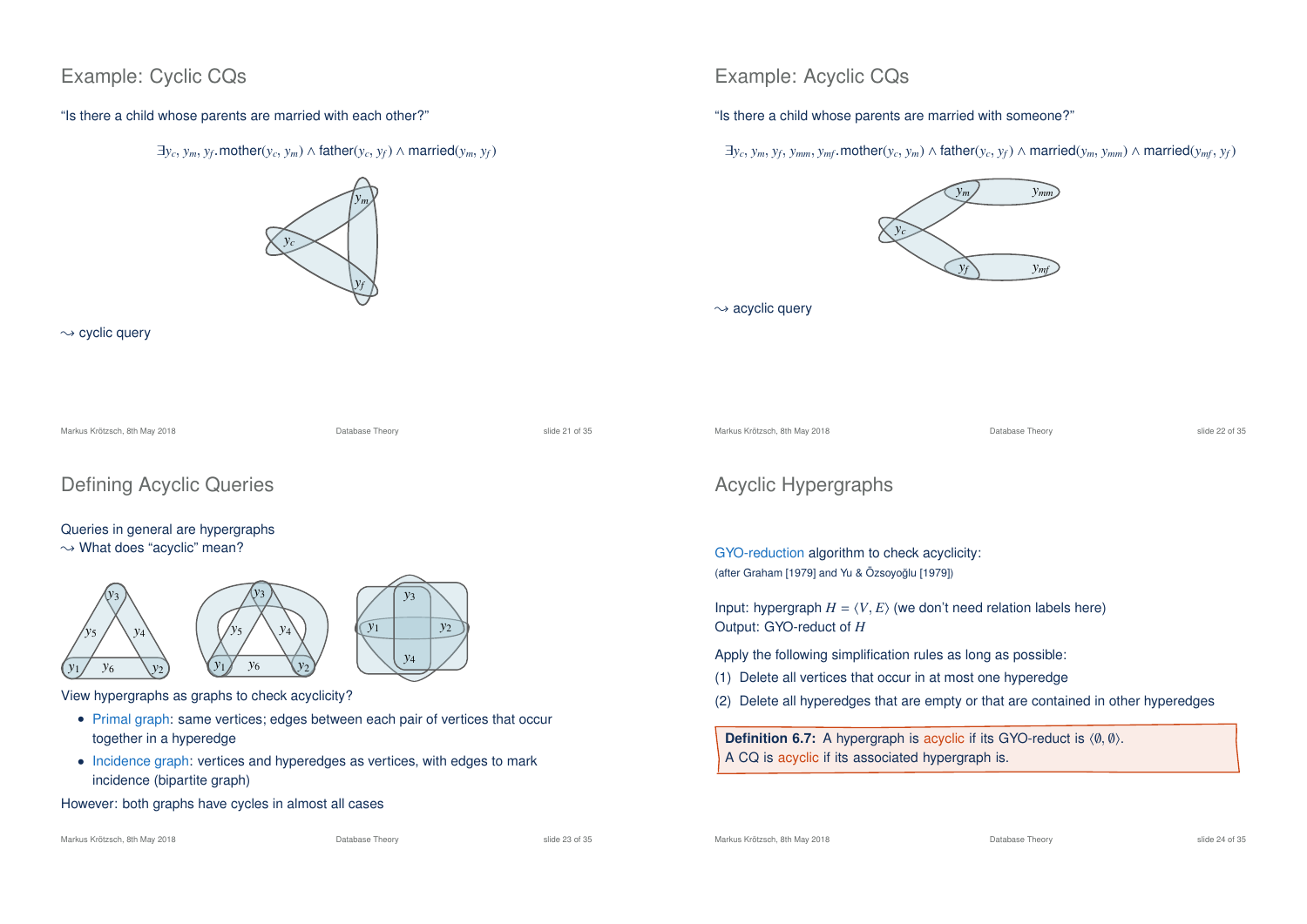# Example 1: GYO-Reduction



# Alternative Version of GYO-Reduction

- An ear of a hypergraph  $\langle V, E \rangle$  is a hyperedge  $e \in E$  that satisfies one of the following:
- (1) there is an edge  $e' \in E$  such that  $e \neq e'$  and every vertex of  $e$  is either only in  $e$  or also in  $e'$ , or
- (2) *e* has no intersection with any other hyperedge.

## Example:



## $\rightarrow$  edges  $\langle 4, 5, 6 \rangle$  and  $\langle 7, 8, 9 \rangle$  are ears

#### Markus Krötzsch, 8th May 2018 Database Theory slide 27 of 35

# Example 2: GYO-Reduction



*y*<sup>5</sup> *y*<sup>4</sup>

*y*3

# Examples

## Any ears?



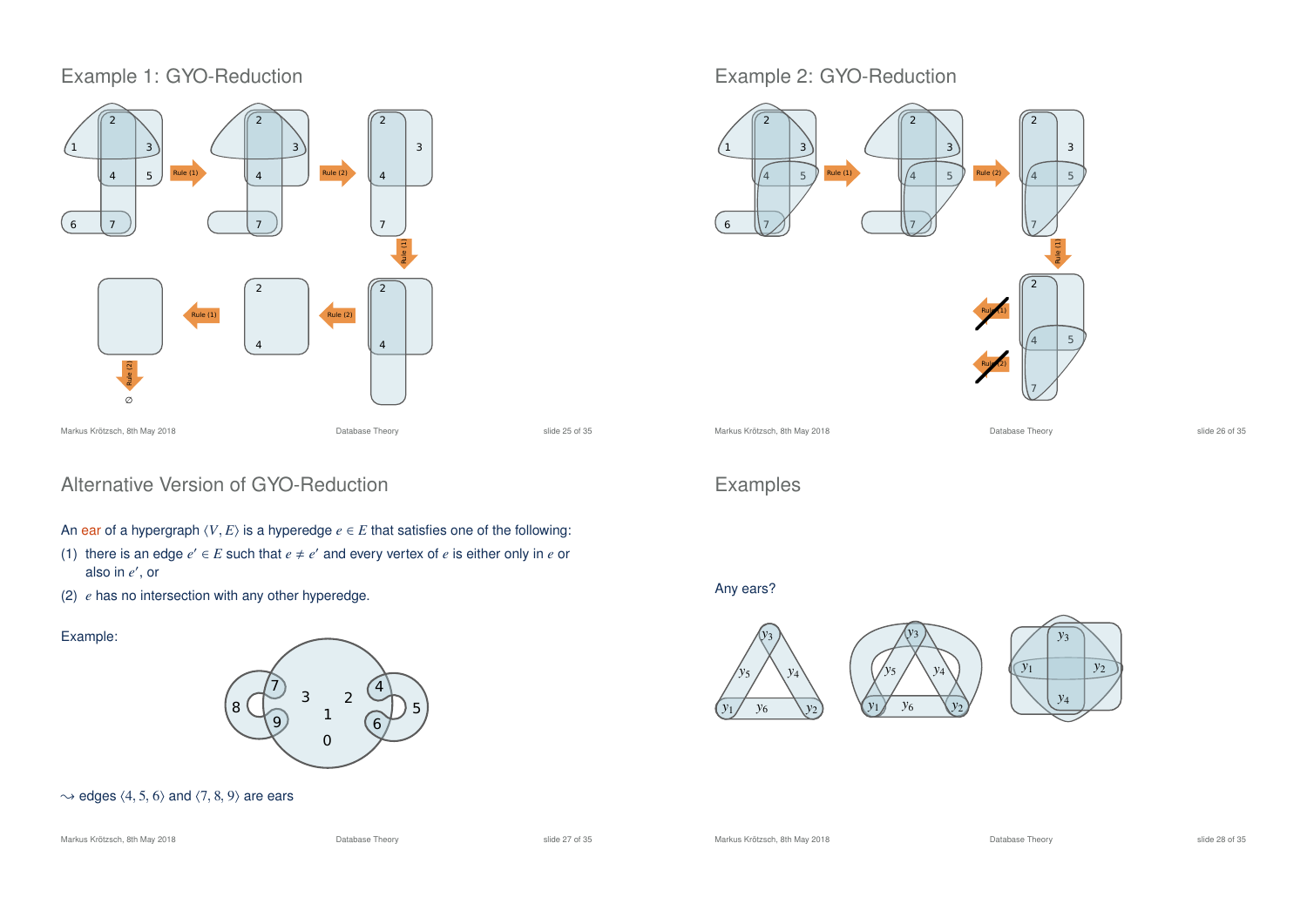## GYO'-Reduction

# Input: hypergraph  $H = \langle V, E \rangle$

Output: GYO'-reduct of *H*

Apply the following simplification rule as long as possible:

- Select an ear *e* of *H*
- Delete *e*
- Delete all vertices that only occurred in *e*

**Theorem 6.8:** The GYO-reduct is  $\langle \emptyset, \emptyset \rangle$  if and only if the GYO'-reduct is  $\langle \emptyset, \emptyset \rangle$ 

 $\rightarrow$  alternative characterization of acyclic hypergraphs

Markus Krötzsch, 8th May 2018 Database Theory slide 29 of 35

Example: Join Tree

# $\exists x, y, z, t, u, v, w.(r(x, y, z) \land r(t, u, y) \land s(u, v, y, z) \land q(t, w))$





Both GYO algorithms can be implemented in linear time

Open question: what benefit does BCQ acyclicity give us?

Fact: if a BCQ is acyclic, then it has a join tree

**Definition 6.9:** A join tree of a (B)CQ is an arrangement of its query atoms in a tree structure *T*, such that for each variable *x*, the atoms that refer to *x* are a connected subtree of *T*.

A (B)CQ that has a join tree is called a tree query.

Markus Krötzsch, 8th May 2018 Database Theory slide 30 of 35

# Processing Join Trees Efficiently

Join trees can be processed in polynomial time

Key ingredient: the semijoin operation

**Definition 6.10:** Given two relations  $R[U]$  and  $S[V]$ , the semijoin  $R^I \ltimes S^I$  is defined as  $\pi_U(R^I \bowtie S^I)$ .

Join trees can now be processed by computing semijoins bottom-up  $\rightarrow$  Yannakakis' Algorithm

Markus Krötzsch, 8th May 2018 Database Theory slide 31 of 35